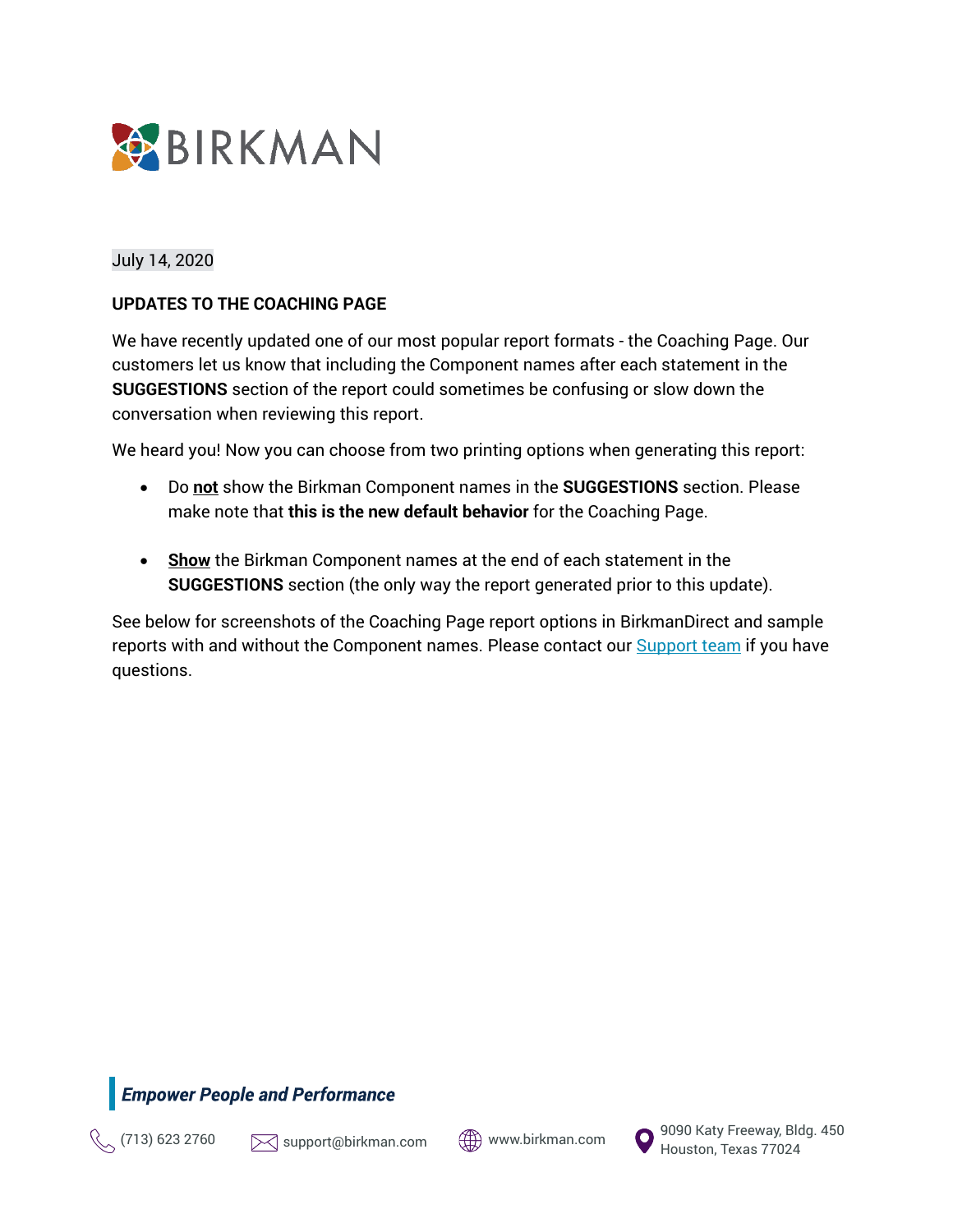#### Page 2 of 4 July 14, 2020





### **Empower People and Performance**



**9090 Katy Freeway, Bldg. 450 Houston, Texas 77024 (713) 623 2760 support@birkman.com www.birkman.com**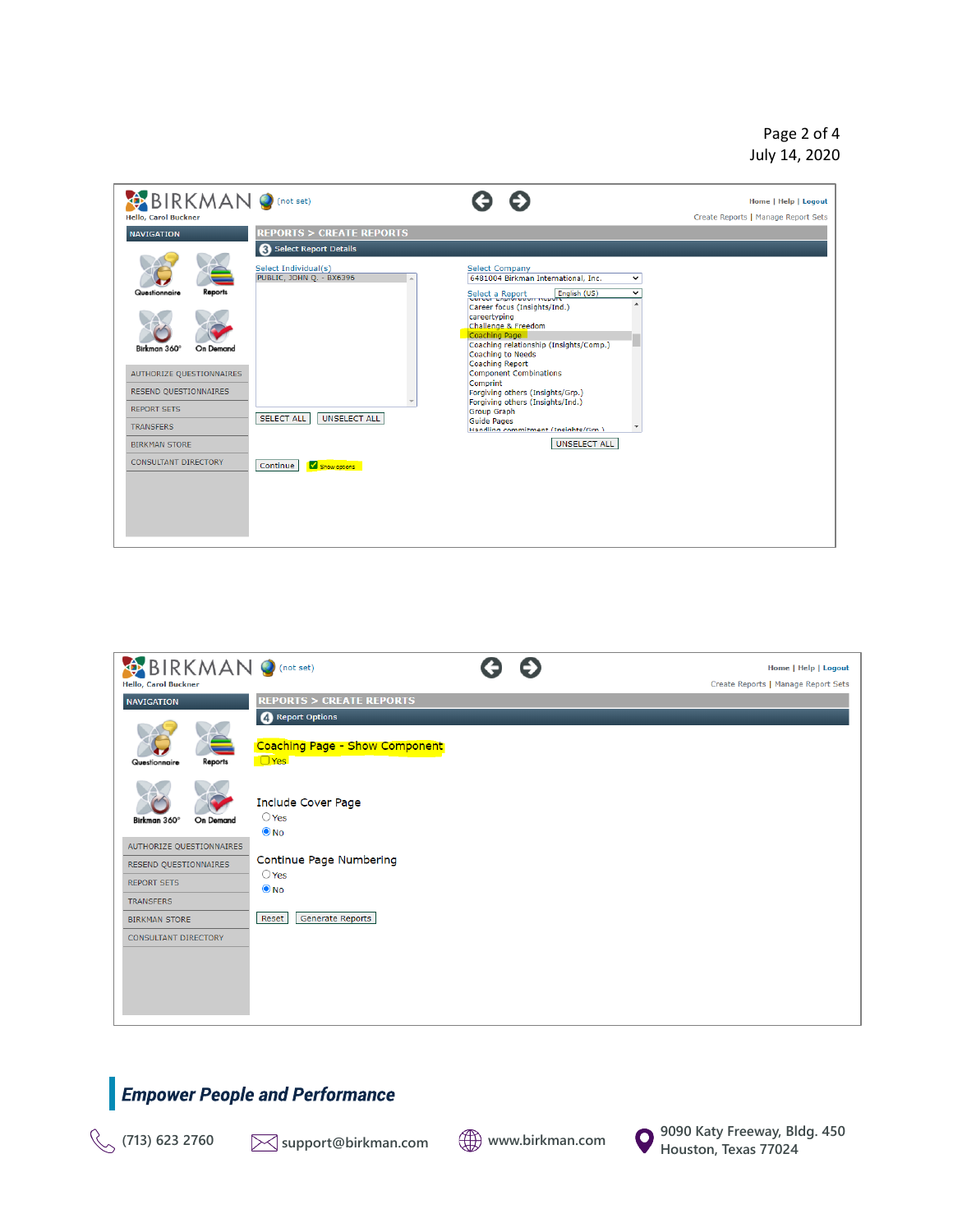| <b>COACHING PAGE</b>                                                                                                                                                                                                                                                                                                                   |
|----------------------------------------------------------------------------------------------------------------------------------------------------------------------------------------------------------------------------------------------------------------------------------------------------------------------------------------|
| JOHN O. PUBLIC                                                                                                                                                                                                                                                                                                                         |
| In working with others, he is straightforward; he is primarily independent, and given to a few<br>close, personal relationships.                                                                                                                                                                                                       |
| When giving or accepting direction, he is self-assertive. He enjoys debate and active,<br>participative discussion.                                                                                                                                                                                                                    |
| As to competitiveness and stamina, he is competitive and bottom line oriented; he prefers warm,<br>genuine relationships; he feels defeated and dejected when relationships go awry. He is very<br>strong-willed, demanding, sometimes unconsciously oppositional.                                                                     |
| When <i>organizing or planning</i> , he questions everything. He won't blindly follow instructions<br>unless the wisdom of doing so is obvious; he must maintain a sense of personal freedom.<br>Cautious and thoughtful but usually comfortable with making decisions. He needs more time<br>and information for important decisions. |
| SUGGESTIONS FOR COACHING JOHN O. PUBLIC                                                                                                                                                                                                                                                                                                |
| Capitalize on his willingness to play devil's advocate.                                                                                                                                                                                                                                                                                |
| Address the positive sides of issues.                                                                                                                                                                                                                                                                                                  |
| Keep communications direct and impersonal. Be as straightforward as possible when giving<br>praise, almost matter-of-fact.                                                                                                                                                                                                             |
| * Keep debates controlled and positive.                                                                                                                                                                                                                                                                                                |
| * Provide a balance of team and individual goals.                                                                                                                                                                                                                                                                                      |
| * Freely explain the reasoning in making changes.                                                                                                                                                                                                                                                                                      |
| Lead with a balance of thoughtfulness and decisiveness but be sure he has time to think<br>about important decisions.                                                                                                                                                                                                                  |
|                                                                                                                                                                                                                                                                                                                                        |
|                                                                                                                                                                                                                                                                                                                                        |
|                                                                                                                                                                                                                                                                                                                                        |
|                                                                                                                                                                                                                                                                                                                                        |
|                                                                                                                                                                                                                                                                                                                                        |
| * Particularly significant; may impact other areas                                                                                                                                                                                                                                                                                     |
| Birkman Report   JOHN Q. PUBLIC (BX6396)   @2019, Birkman International, Inc. All rights reserved.                                                                                                                                                                                                                                     |

# **Empower People and Performance**

**Houston, Texas 77024 (713) 623 2760 support@birkman.com www.birkman.com**



**9090 Katy Freeway, Bldg. 450**